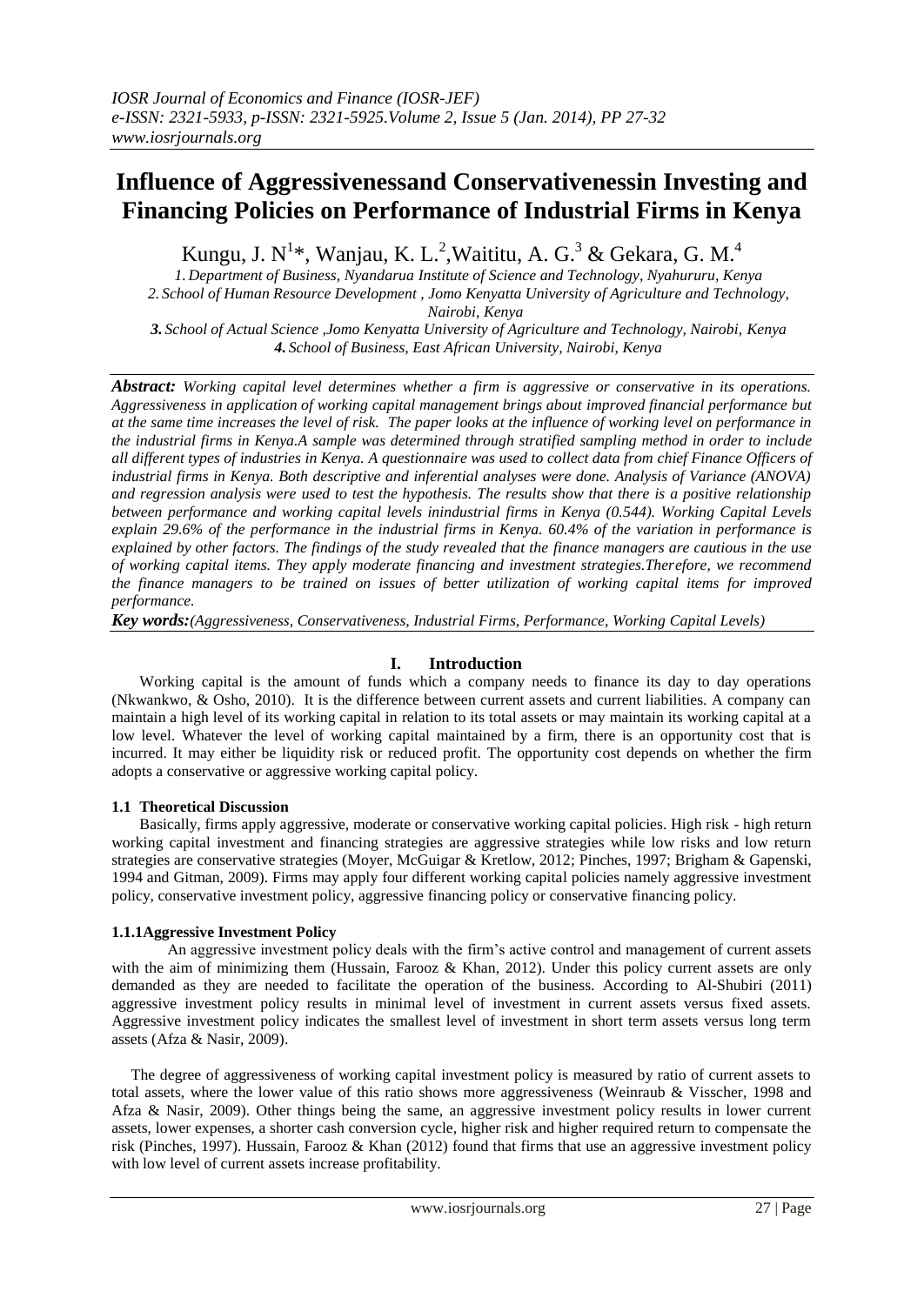#### **1.1.2 Conservative Investment Policy**

Conservative assets management is a passive approach, in which current assets grow in size whatever the situation is (Pinches, 1997). A conservative investment policy sets a greater proportion of funds in short term assets versus long term assets with opportunity cost of low level profit (Afza & Nasir, 2009). Conservative investment policy places a greater proportion of capital in liquid assets as opposed to productive assets (Al-Shubiri, 2011). In managing current assets, the policy is more conservative, if the firm uses more current assets in proportion to total assets (Weinraub & Visscher, 1998). Al-Mwalla (2012) found that a conservative investment policy has a positive impact on a firm's profitability and value.

 Raheman, Afza, Qayyum & Bodla (2010) found that firms follow a conservative working capital policy. However, Weinraub & Visscher (1998) had found that industries do not significantly follow either aggressive or conservative working capital policies. Therefore, some firms follow aggressive and others conservative working capital policies. There is no strong tendency that a more aggressive approach in one area is balanced by a more conservative approach in the other (Weinraub & Visscher, 1998). According to (Sathyamoorthi & Wally – Dima, 2008) companies tend to adopt a conservative investment approach during the time of high business volatility and an aggressive investment approach in the time of low volatility.

#### **1.1.3 Aggressive Financing Policy**

According to Campsey, Brigham, Gilroy & Hutchinson (1998) and Ikram, Mohammad, Khalid & Zaheer (2011) current liability is a desirable source of financing because it is usually cheaper than long term liabilities. Aggressive financing policy utilizes higher levels of current liabilities and less long term debt (Afza & Nasir, 2009 and Al-Shubiri, 2011). Using aggressive financing policy the firm finances its seasonal and possibly some permanent requirements of current assets with current liabilities (Gitman, 2009). Other things remaining the same, the higher the current liabilities, the more aggressive the firm's financing policy and low level of current liability leads to conservative financing policy (Pinches, 1997).

 Firms put the liquidity at risk, if they concentrate more on the utilization of current liabilities by using aggressive current liability policy (Afza & Nasir, 2009). The level of aggressiveness of working capital financing policy is measured by ratio of short term liabilities to total assets, where the higher value of this ratio shows more aggressiveness (Weinraub &Visscher, 1998) and Afza & Nasir, 2009). An aggressive financing policy results in higher shorter term liabilities, shorter cash conversion cycle, lower interest cost, higher risk and higher required return (Pinches, 1997). Hussain, Farooz & Khan, (2012) found that firms that use an aggressive financing policy with high level of current liabilities increase profitability. However, Al-Mwalla (2012) found that an aggressive financing policy has a negative impact on firm's profitability and value.

## **1.1.4 Conservative Financing Policy**

A conservative financing policy uses more long term debt and capital. In an aggressive financing policy, a firm uses high levels of short term liabilities and low level of long term debt (Weinraub & Visscher, 1998). According to (Sathyamoorthi & Wally – Dima (2008) companies tend to adopt a conservative financing approach during the time of high business volatility and an aggressive financing approach in the time of low volatility. Across the board firms use either an aggressive or conservative financing policy and there is no strong tendency that a more aggressive approach in one area is balanced by a more conservative approach in the other (Weinraub & Visscher, 1998).

## **1.2 Empirical Studies**

Hussain, Farooz & Khan (2012) investigated the relationship between aggressiveness investment policy and aggressiveness financing policy with profitability in Pakistan manufacturing firms for the period 2006 – 2010 through correlation and panel data regression analysis using fixed effects models. The results of the study revealed that low investment in current assets and low current liabilities financing increases the profitability of firms. The study also revealed that company size and sales growth positively affect the profitability and leverage ratio has a negative effect while gross domestic product (GDP) growth has no effect on the profitability of manufacturing companies in Pakistan.

Al-Shubiri (2011) investigated the relative relationship between aggressive / conservative working capital policies for 59 industrial companies listed at Amman Stock Exchange for the period 2004-2007. He examined the impact of aggressive and conservative working capital investment and financing policies through cross sectional regression models between working capital policies and profitability as well as the risk of the firms. The results show a negative relationship between profitability measures of firms and the degree of aggressiveness of working capital investment and financing policies. The firms yield negative returns if they follow aggressive working capital policies.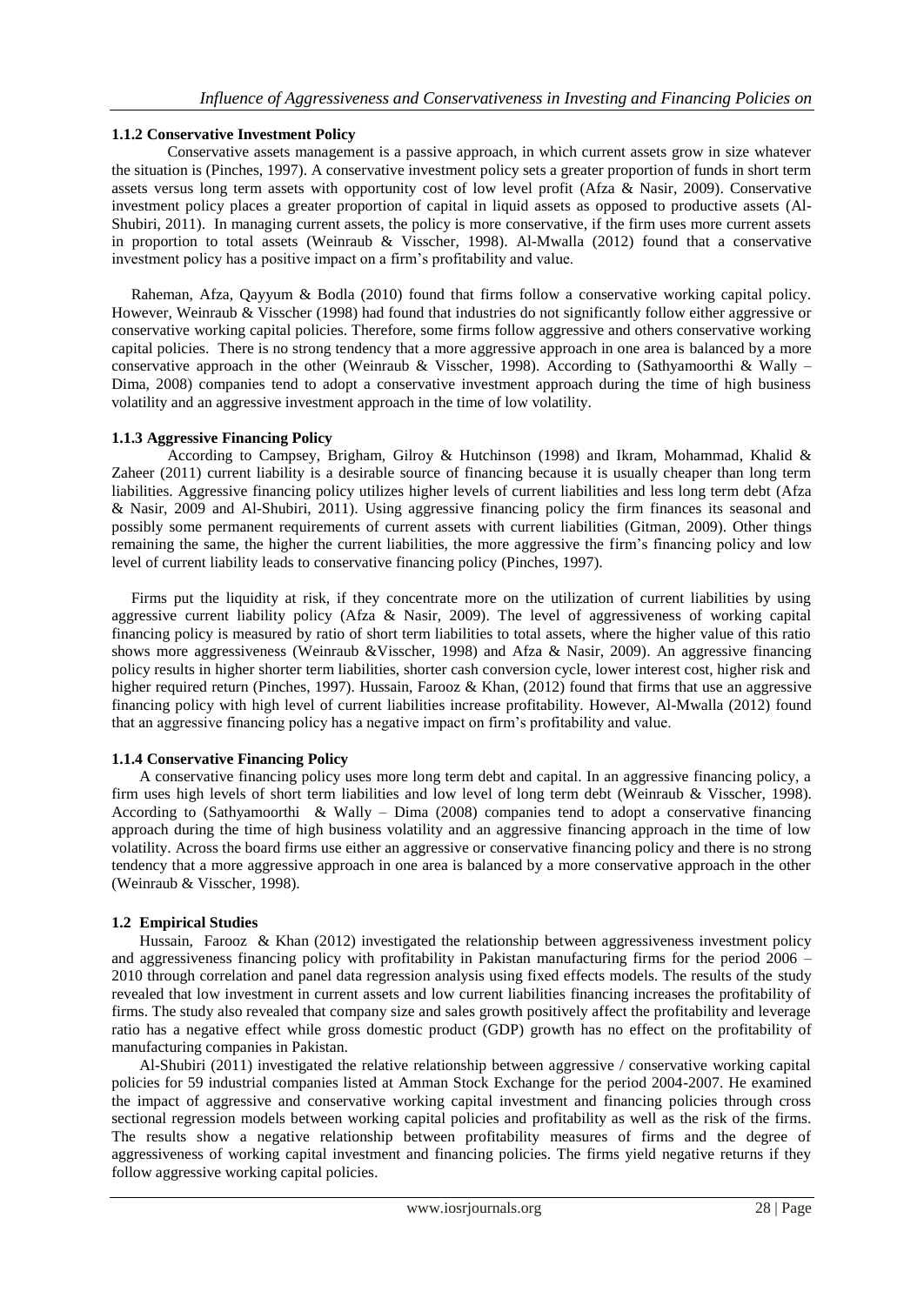Ikram, Mohammad, Khalid & Zaheer (2011) undertook a study to investigate the relationship between working capital management and profitability in the cement industry in Pakistan. The result of their study concludes that there is a moderate relationship between working capital management and profitability in the specific context of cement industry in Pakistan.

Raheman, Afza, Qayyum & Bodla (2010) analyzed the impact of working capital management on firms' performance in Pakistan for the period 1998 to 2007. They used balanced panel data of 204 manufacturing firms listed in Karachi stock exchange. The results indicated that cash conversion cycle, net trade cycle and inventory turnover in days are significantly affecting the firms. The manufacturing firms were in general facing problems with their collection and payment policies. The study also concluded that firms in Pakistan were following conservative working capital management policy and the firms were needed to concentrate and improve their collection and payment policy.

Sathyamoorthi & Wally – Dima (2008) analyzed retail domestic companies listed in Botswana stock exchange from 2004 to 2006 and found evidence that companies adopted a conservative approach in working capital management, which suggests that it is not static over time, but varies with the change of macroeconomic factors. In times of high business volatility, companies tend to adopt a conservative approach and tend to adopt an aggressive approach in the times of low volatility.

Weinraub & Visscher (1998) carried out a study on industry practice relating to aggressive conservative working capital policies for ten diverse industry groups over a 10 years time period. The purpose of the study was to examine the relative relationship between aggressive and conservative working capital practices. The data for the period between 1984 and 1993 was obtained using compustat. The results of the study strongly show that industries had significantly different current assets management policies. The relative industry ranking of the aggressive/conservative asset policies exhibited remarkable stability over time. Industry policies concerning relative aggressive/conservative liability management were also significantly different. It was evident that there was a high and significant negative correlation between industry asset and liability policies. Relatively aggressive working capital asset management seems balanced by relatively conservative working capital financial management.

Since the working capital levels have some influence on performance as per the empirical evidence, the purpose of the study was to assess the influence of working capital levels on performance of industrial firms in Kenya and the hypothesis was stated as follows:

- $H<sub>01</sub>$ : Working capital levels do not have any significant influence on performance of industrial firms in Kenya
- $H<sub>11</sub>$ : Working capital levels have a significant influence on performance of industrial firms in Kenya

## **II. Methodology**

In the study descriptive research design was used to collect data from chief finance officers of industrial firms in Kenya. The data was collected in Nairobi industrial area. A stratified random sampling technique was used to come up with a sample. A structured self administered questionnaire was used to collect data.

Both reliability and validity tests were carried out. Cronbach's alpha computed was 0.853 which was more than 0.7 and the factor loading of all the questions were between 0.744 and 0.845 which were more than 0.4. These questions were considered for further analysis. Descriptive data analysis was done in form of percentages, mean and standard deviation. This was followed by the inferential statistics in form of Karl Pearson correlation, ANOVA and regression analysis.

#### **3.1 Descriptive Analysis**

## **III. Findings And Discussion**

In this section of the analysis, presentation of the data is in form of tables and narratives. The tables columns for responses in form of percentages for those who strongly disagree (S. D.), disagree (D.), undecided (U), agree (A), strong agree (S. A.) and total percentage amounting to 100.The mean and standard deviation (Std. Dev.) are also included in the table.

Table 1 shows that 69.1% of the respondents indicated that their firms were maintaining a low level of current assets in relation to total assets while 12.7% did not commit themselves. 18.2% claimed that their firms maintained a high level of current assets to the total assets. The question had a mean of 3.51 and a standard deviation of 1.078. Majority of the responses were 4. This is an aggressive investment policy because current assets are kept low and are not allowed to grow in size and have an effect of increasing profitability.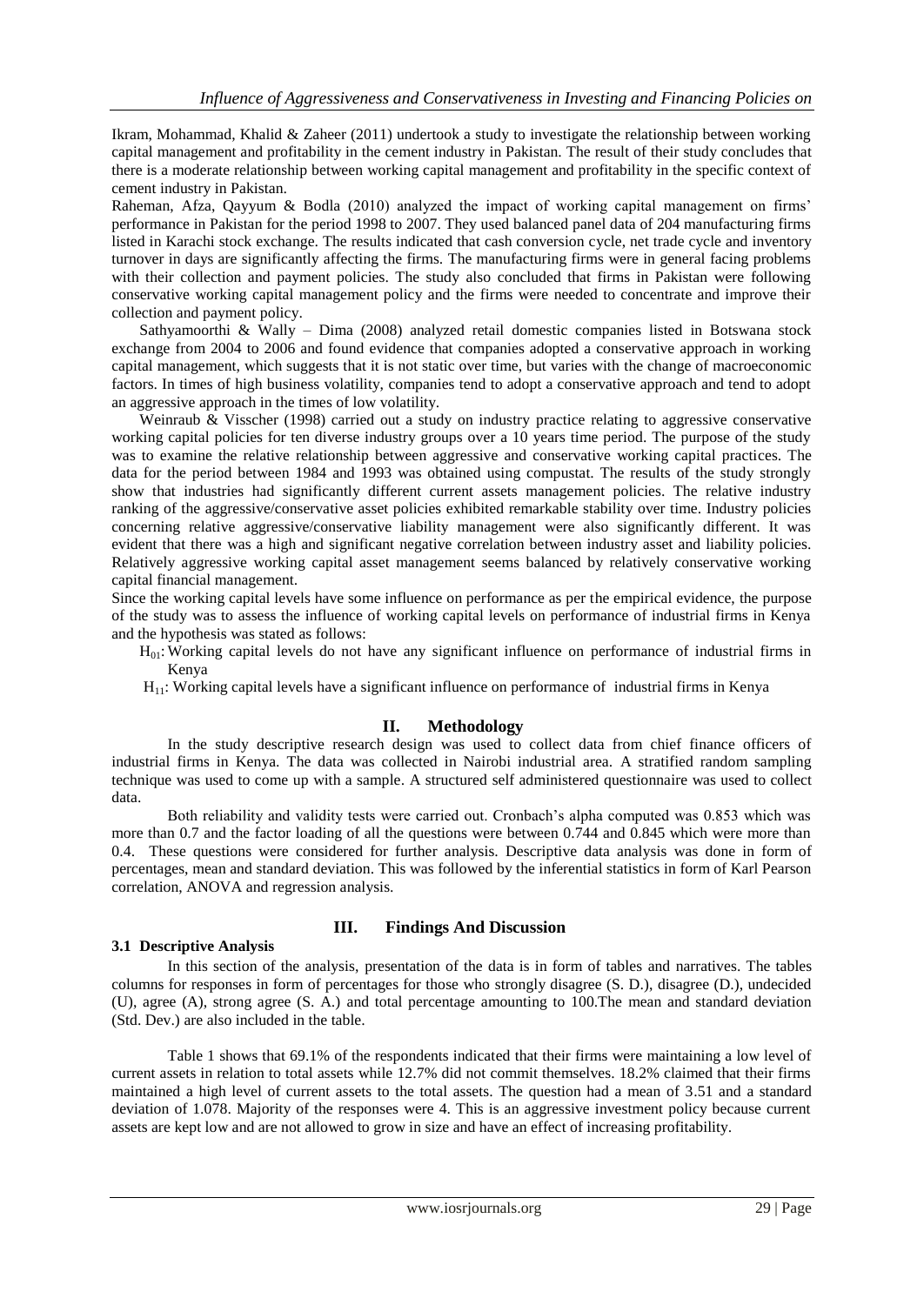|          | Table 1: Level of current assets as a percentage of total assets |    |    |      |       |       |      |           |
|----------|------------------------------------------------------------------|----|----|------|-------|-------|------|-----------|
| Response | S.D.                                                             |    | U. |      | S. A. | Total | Mean | Std. Dev. |
| Per cent | 99.                                                              | 84 |    | 59.2 | 99    | 100.  | 3.51 | 1.078     |

Table 2 shows that 74.7% of the respondents indicated that their firms maintained a current ratio of 2:1 which is ideal and 7% of the respondents did not commit themselves. 18.3% of the respondents indicated that their firms did not maintain a current ratio of 2:1. The question had a mean of 3.65 and a standard deviation of 0.860. This shows that firms are able to maintain current ratio at 2:1. Therefore, the industrial firms apply moderate financing and investing strategies.

|          |        |  |      |      | Table 2: Whether the Level of current ratio maintained by the firms is 2:1 |      |           |
|----------|--------|--|------|------|----------------------------------------------------------------------------|------|-----------|
| Response | -S. D. |  | A.   | S.A. | Total                                                                      | Mean | Std. Dev. |
| Per cent |        |  | 59.2 | 155  | 100                                                                        | 3.65 | 0.860     |

Table 3 shows that 50.7% of the respondents indicated that their firms maintained a high ratio of current liabilities in relation to total liabilities, 18.3% did not commit themselves. 31% of the respondents indicated that their companies maintained a low ratio between current liabilities to total liabilities. The question had a mean of 3.11 and a standard deviation of 1.151. Most of the responses were 3. This shows that the respondents were indifference as to whether firms maintained a high or low ratio of current liabilities to total liabilities. This is a sign that the industrial firms apply moderate financing policy in their operations.

|          | Table 3: Relationship between current liabilities and total liabilities |      |      |       |       |      |           |
|----------|-------------------------------------------------------------------------|------|------|-------|-------|------|-----------|
| Response | S. D.                                                                   |      |      | S. A. | Total | Mean | Std. Dev. |
| Per cent | 18.3                                                                    | 18.3 | 40.8 | QQ.   | 100.  | 3.11 | 1.151     |

Table 4 shows that 56.3% of the respondents indicated that their firms were maintaining a high ratio, 11.3% were indifferent while 32.4% maintained that their firms maintained a low ratio. The question had a mean of 3.35 and standard deviation of 1.277. Majority of the responses were 3. This shows that the number of respondents agreeing and disagreeing on this view was almost equal. Therefore, with this response moderate financing policy is used by the industrial firms.

|          | Table 4: Relationship between current liabilities and to total assets |      |     |      |      |       |      |           |  |
|----------|-----------------------------------------------------------------------|------|-----|------|------|-------|------|-----------|--|
| Response | S. D.                                                                 |      |     |      |      | Total | Mean | Std. Dev. |  |
| Per cent | 8.5                                                                   | 23 Q | 113 | 36.6 | 19.7 | 100   | 3.35 | 1 277     |  |

Table 5 shows that 39.5% of the respondents indicated that the current assets of their firms were financed through long term funds, 11.3% did not commit themselves while 49.3% indicated that current assets were financed through current liabilities of their firms. The question had a mean of 2.89 and a standard deviation of 0.762. This shows that majority of the responses were 3 and the firms apply moderate financing policy.

|          |     |      | Table 5: Financing of current assets by the long term funds of the firm |      |       |      |          |  |
|----------|-----|------|-------------------------------------------------------------------------|------|-------|------|----------|--|
| Response | S.D |      |                                                                         |      | Total | Mean | Std Dev. |  |
| Per cent |     | 36.6 | 11.3                                                                    | 28.2 | 100   | 2.89 | 0.762    |  |

## **3.2 Inferential Statistics**

This section looks at the empirical data in three levels; correlation, ANOVA and regression analysis. The correlation analysis shows the relationship between working capital levels and performance in industrial firms in Kenya. The regression analysis gives the model that helps predict performance from working capital levels and also helps in the acceptance or rejection of the hypothesis. The ANOVA is used to determine whether the results are significant.

#### **3.2.1 Correlation Analysis**

Table 6 indicates that there is a positive significant linear relationship between working capital levels and performance of industrial firms in Kenya. This relationship has been illustrated by correlation coefficient of 0.544 at 0.01 significant levels. This implies that there is a moderate significant positive relationship between working capital levels and performance of industrial firms in Kenya.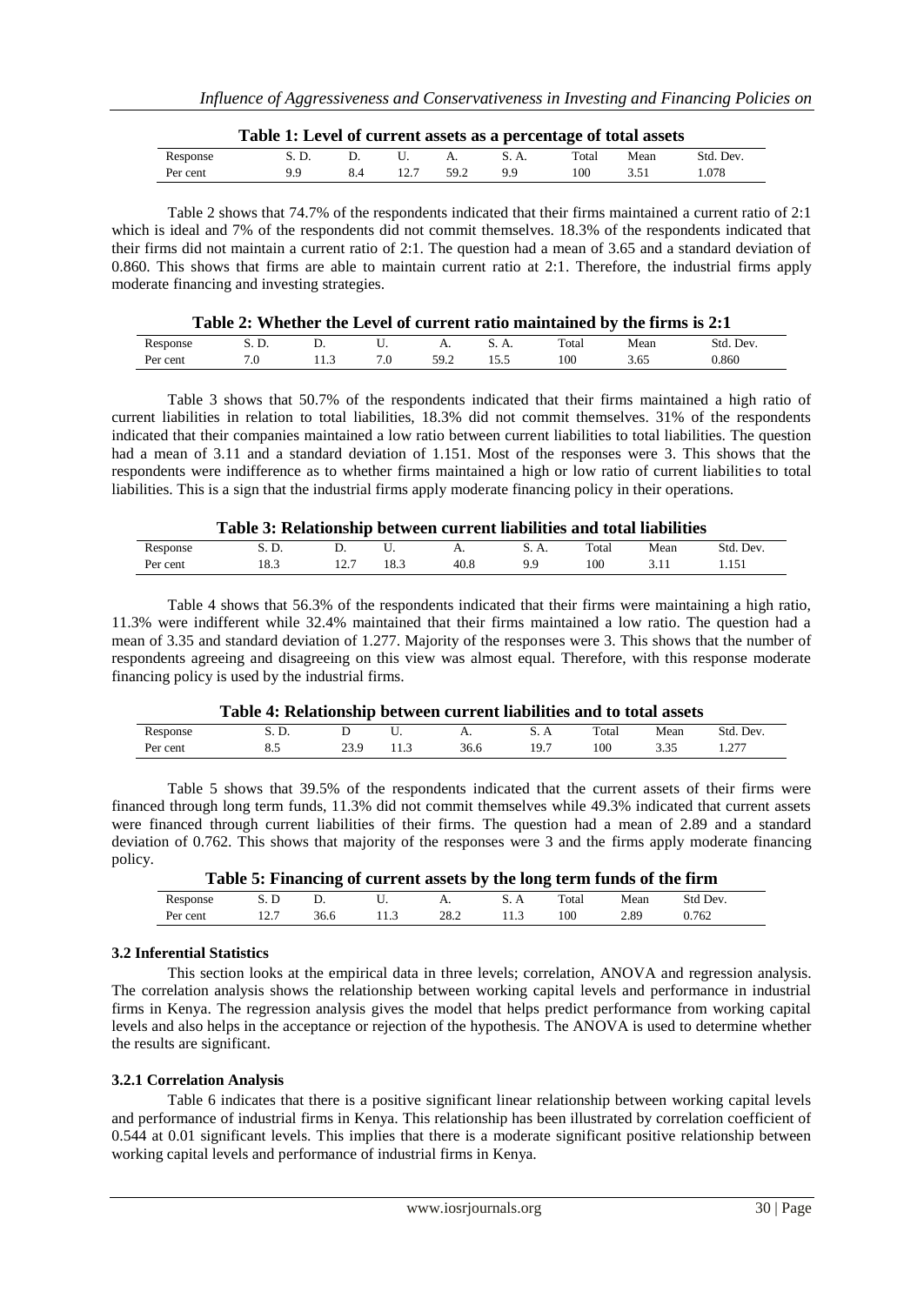|                               |                     | Performance | <b>Working Capital</b><br>Levels |
|-------------------------------|---------------------|-------------|----------------------------------|
| Performance                   | Pearson Correlation |             |                                  |
|                               | $Sig. (2-tailed)$   |             |                                  |
| <b>Working Capital Levels</b> | Pearson Correlation | $.544***$   |                                  |
|                               | $Sig. (2-tailed)$   | .000        | -                                |

|  |  |  |  |  |  | Table 6: Correlation between Working Capital Levels and Performance |  |
|--|--|--|--|--|--|---------------------------------------------------------------------|--|
|--|--|--|--|--|--|---------------------------------------------------------------------|--|

\*\*. Correlation is significant at the 0.01 level (2-tailed).

Table 7 provides R and  $\mathbb{R}^2$  value. The R value is 0.544, which represents the sample correlation. It indicates a moderate correlation between working capital levels and Performance. The  $R^2$  value indicates how much of the dependent variable, "Performance" can be explained by the independent variable "Working Capital Levels". In this case,  $R^2 = 29.6\%$  which can be said to be relatively moderate.

| <b>Table 7: Model summary for Working Capital Levels</b> |                    |          |      |                                              |  |  |  |  |
|----------------------------------------------------------|--------------------|----------|------|----------------------------------------------|--|--|--|--|
| Model                                                    |                    | R Square |      | Adjusted R Square Std. Error of the Estimate |  |  |  |  |
|                                                          | $544$ <sup>a</sup> | .296     | .286 | 4.98738                                      |  |  |  |  |

a. Predictors: (Constant), Working Capital Levels

#### **3.2.2 ANOVA Results**

The results in Table 8indicate that the regression model predicts the outcome variable significantly well. This indicates the statistical significance of the regression model that was applied. An F statistic of 29.018 indicated that the model was significant. This was supported by the probability value of 0.000. This is less than the conventional probability of 0.05, and indicates that the overall model applied can significantly be applied to predict the outcome variable.

|       |            | Table 0. APO VATOR WORKing Capital Levels and I criticiance |    |             |        |                   |
|-------|------------|-------------------------------------------------------------|----|-------------|--------|-------------------|
| Model |            | Sum of Squares                                              | df | Mean Square |        | Sig.              |
|       | Regression | 721.806                                                     |    | 721.806     | 29.018 | .000 <sup>a</sup> |
|       | Residual   | 1716.305                                                    | 69 | 24.874      |        |                   |
|       | Total      | 2438.111                                                    | 70 |             |        |                   |

## **Table 8: ANOVA for Working Capital Levels and Performance**

a. Predictors: (Constant), Working Capital Levels

b. Dependent Variable: Performance

#### **3.2.3 Regression Analysis**

Table 9 provides information needed to predict performance from working capital levels. Both the constant and working capital levels contribute significantly to the model. The regression equation is presented as follow;  $Y = 6.728 + 1.217X_5$ 

Where  $Y =$  Performance And  $X_5$  is the Working Capital Levels

From table 9, there is a positive unstandardized beta co-efficient of 1.217 as indicated by the co-efficient matrix. Table 9 shows that the p-value is less than 0.05. Therefore, in this case the null hypothesis that working capital levels have a significant influence on performance of industrial firms in Kenya should be accepted.

## **Table 9: Prediction of Performance from Working Capital Levels**

|       |                                    |       | <b>Unstandardized Coefficients</b> | Standardized<br>Coefficients |       |      |  |
|-------|------------------------------------|-------|------------------------------------|------------------------------|-------|------|--|
| Model |                                    | в     | Std. Error                         | Beta                         |       | Sig. |  |
|       | (Constant)                         | 6.728 | 2.514                              |                              | 2.677 | .009 |  |
|       | <b>Working Capital Levels</b>      | 1.217 | .226                               | .544                         | 5.387 | .000 |  |
|       | a. Dependent Variable: Performance |       |                                    |                              |       |      |  |